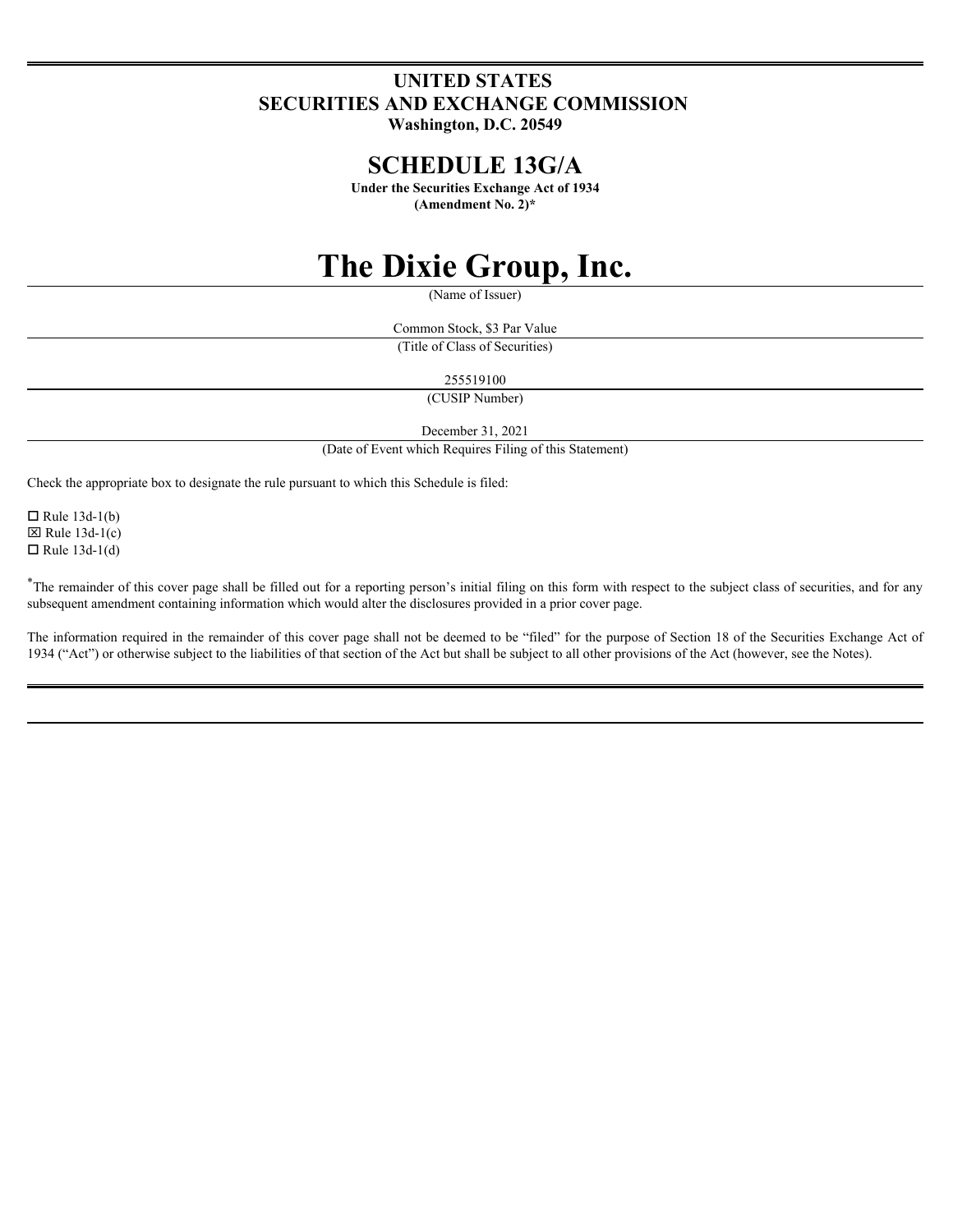# **CUSIP No. 255519100 13G/A Page 2 of 10 Pages**

|                                                                             |                     | NAME OF REPORTING PERSON<br>Tontine Asset Associates, LLC            |                                    |
|-----------------------------------------------------------------------------|---------------------|----------------------------------------------------------------------|------------------------------------|
| $\overline{2}$                                                              |                     | CHECK THE APPROPRIATE BOX IF A MEMBER OF A GROUP                     | $(a)$ $\square$<br>$(b)$ $\square$ |
| $\mathbf{3}$                                                                | <b>SEC USE ONLY</b> |                                                                      |                                    |
| $\overline{\mathbf{4}}$                                                     | Delaware            | CITIZENSHIP OR PLACE OF ORGANIZATION                                 |                                    |
| <b>NUMBER OF</b><br><b>SHARES</b><br><b>BENEFICIALLY</b><br><b>OWNED BY</b> | 5 <sup>5</sup><br>6 | <b>SOLE VOTING POWER</b><br>$-0-$<br><b>SHARED VOTING POWER</b>      |                                    |
| EACH<br>REPORTING                                                           |                     | 1,399,547                                                            |                                    |
| PERSON WITH:                                                                | $\overline{7}$      | <b>SOLE DISPOSITIVE POWER</b><br>$-0-$                               |                                    |
|                                                                             | 8                   | <b>SHARED DISPOSITIVE POWER</b><br>1,399,547                         |                                    |
| 9                                                                           | 1,399,547           | AGGREGATE AMOUNT BENEFICIALLY OWNED BY EACH REPORTING PERSON         |                                    |
| 10                                                                          |                     | CHECK BOX IF THE AGGREGATE AMOUNT IN ROW (9) EXCLUDES CERTAIN SHARES | $\Box$                             |
| 11                                                                          | 9.46%               | PERCENT OF CLASS REPRESENTED BY AMOUNT IN ROW (9)                    |                                    |
| 12                                                                          | $00\,$              | TYPE OF REPORTING PERSON                                             |                                    |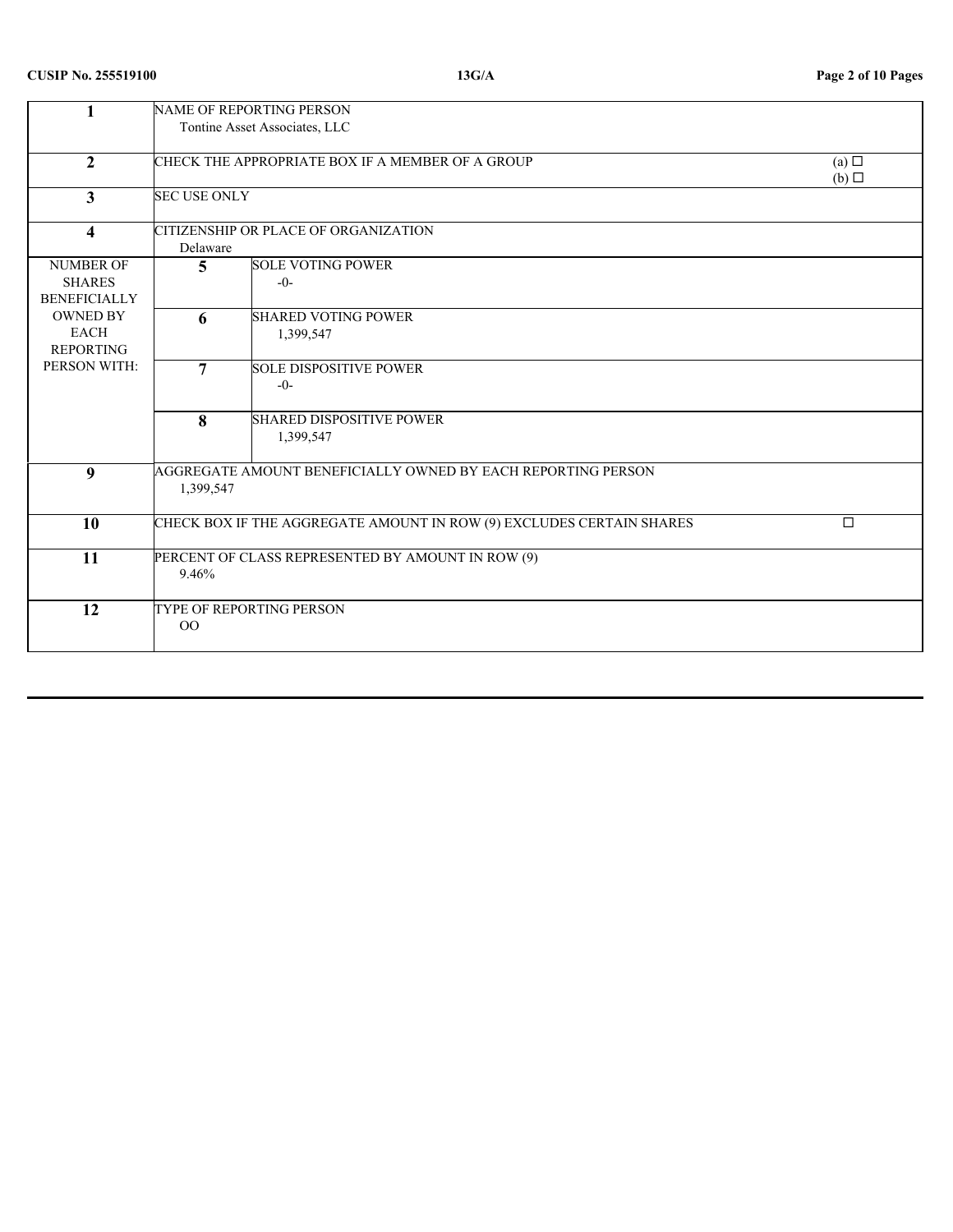# **CUSIP No. 255519100 13G/A Page 3 of 10 Pages**

|                                                                             |                     | NAME OF REPORTING PERSON<br>Tontine Capital Overseas Master Fund II, L.P. |                        |
|-----------------------------------------------------------------------------|---------------------|---------------------------------------------------------------------------|------------------------|
| $\overline{2}$                                                              |                     | CHECK THE APPROPRIATE BOX IF A MEMBER OF A GROUP                          | (a)<br>$(b)$ $\square$ |
| $3^{\circ}$                                                                 | <b>SEC USE ONLY</b> |                                                                           |                        |
| $\overline{\mathbf{4}}$                                                     | Delaware            | CITIZENSHIP OR PLACE OF ORGANIZATION                                      |                        |
| <b>NUMBER OF</b><br><b>SHARES</b><br><b>BENEFICIALLY</b><br><b>OWNED BY</b> | 5 <sup>5</sup><br>6 | <b>SOLE VOTING POWER</b><br>$-0-$<br><b>SHARED VOTING POWER</b>           |                        |
| EACH<br>REPORTING                                                           |                     | 1,399,547                                                                 |                        |
| PERSON WITH:                                                                | $\overline{7}$      | <b>SOLE DISPOSITIVE POWER</b><br>$-0-$                                    |                        |
|                                                                             | 8                   | <b>SHARED DISPOSITIVE POWER</b><br>1,399,547                              |                        |
| 9                                                                           | 1,399,547           | AGGREGATE AMOUNT BENEFICIALLY OWNED BY EACH REPORTING PERSON              |                        |
| 10                                                                          |                     | CHECK BOX IF THE AGGREGATE AMOUNT IN ROW (9) EXCLUDES CERTAIN SHARES      | $\Box$                 |
| 11                                                                          | 9.46%               | PERCENT OF CLASS REPRESENTED BY AMOUNT IN ROW (9)                         |                        |
| 12                                                                          | PN                  | TYPE OF REPORTING PERSON                                                  |                        |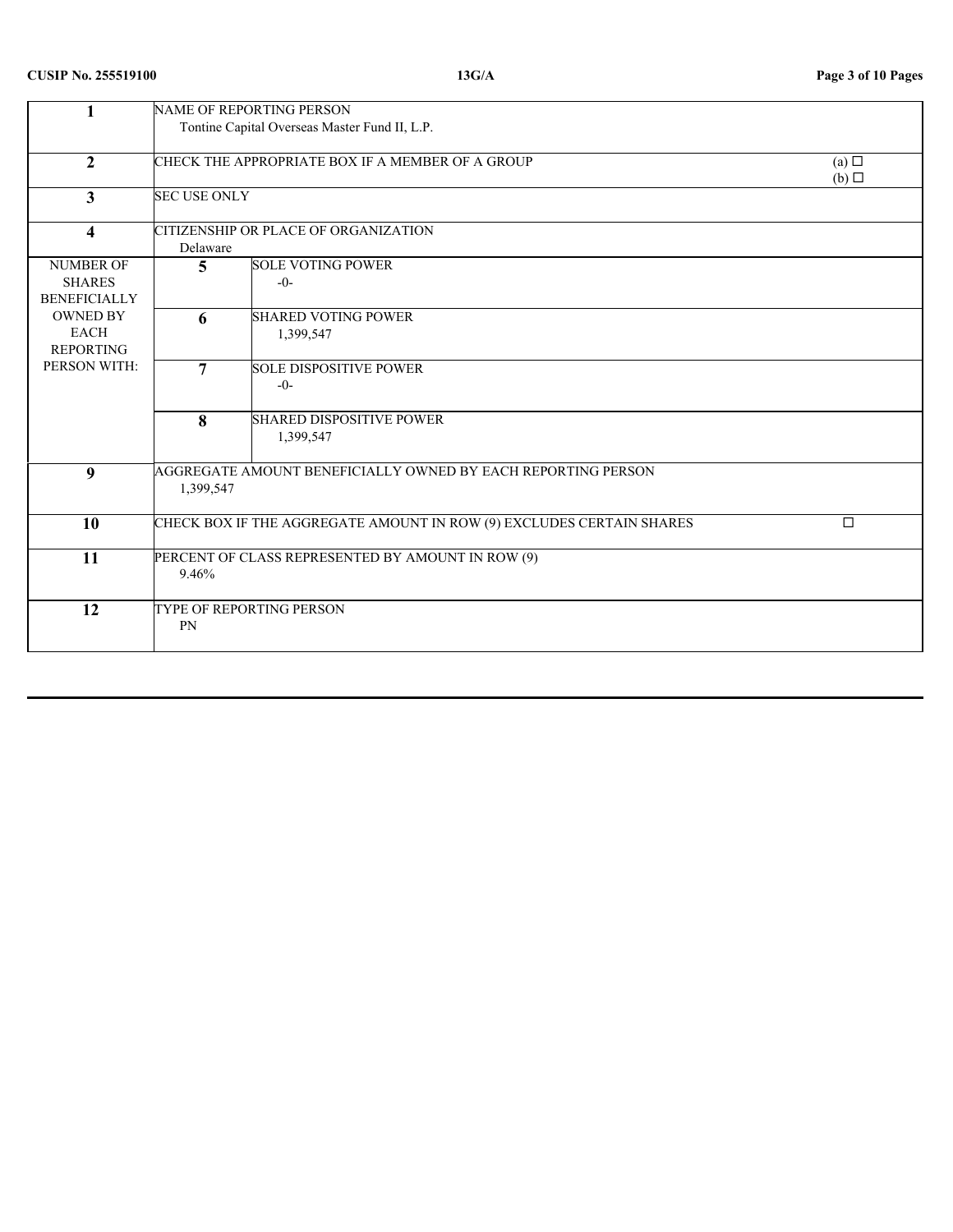# **CUSIP No. 255519100 13G/A Page 4 of 10 Pages**

|                                                          | Jeffrey L. Gendell   | NAME OF REPORTING PERSON                                             |                 |
|----------------------------------------------------------|----------------------|----------------------------------------------------------------------|-----------------|
| $\overline{2}$                                           |                      | CHECK THE APPROPRIATE BOX IF A MEMBER OF A GROUP                     | (a) $\Box$      |
| $3^{\circ}$                                              | <b>SEC USE ONLY</b>  |                                                                      | $(b)$ $\square$ |
| $\overline{\mathbf{4}}$                                  | <b>United States</b> | CITIZENSHIP OR PLACE OF ORGANIZATION                                 |                 |
| <b>NUMBER OF</b><br><b>SHARES</b><br><b>BENEFICIALLY</b> | $\overline{5}$       | <b>SOLE VOTING POWER</b><br>47,235                                   |                 |
| <b>OWNED BY</b><br>EACH<br><b>REPORTING</b>              | 6                    | <b>SHARED VOTING POWER</b><br>1,399,547                              |                 |
| PERSON WITH:                                             | $\overline{7}$       | <b>SOLE DISPOSITIVE POWER</b><br>47,235                              |                 |
|                                                          | 8                    | <b>SHARED DISPOSITIVE POWER</b><br>1,399,547                         |                 |
| 9                                                        | 1,446,782            | AGGREGATE AMOUNT BENEFICIALLY OWNED BY EACH REPORTING PERSON         |                 |
| 10                                                       |                      | CHECK BOX IF THE AGGREGATE AMOUNT IN ROW (9) EXCLUDES CERTAIN SHARES | $\Box$          |
| 11                                                       | 9.78%                | PERCENT OF CLASS REPRESENTED BY AMOUNT IN ROW (9)                    |                 |
| $\overline{12}$                                          | IN                   | TYPE OF REPORTING PERSON                                             |                 |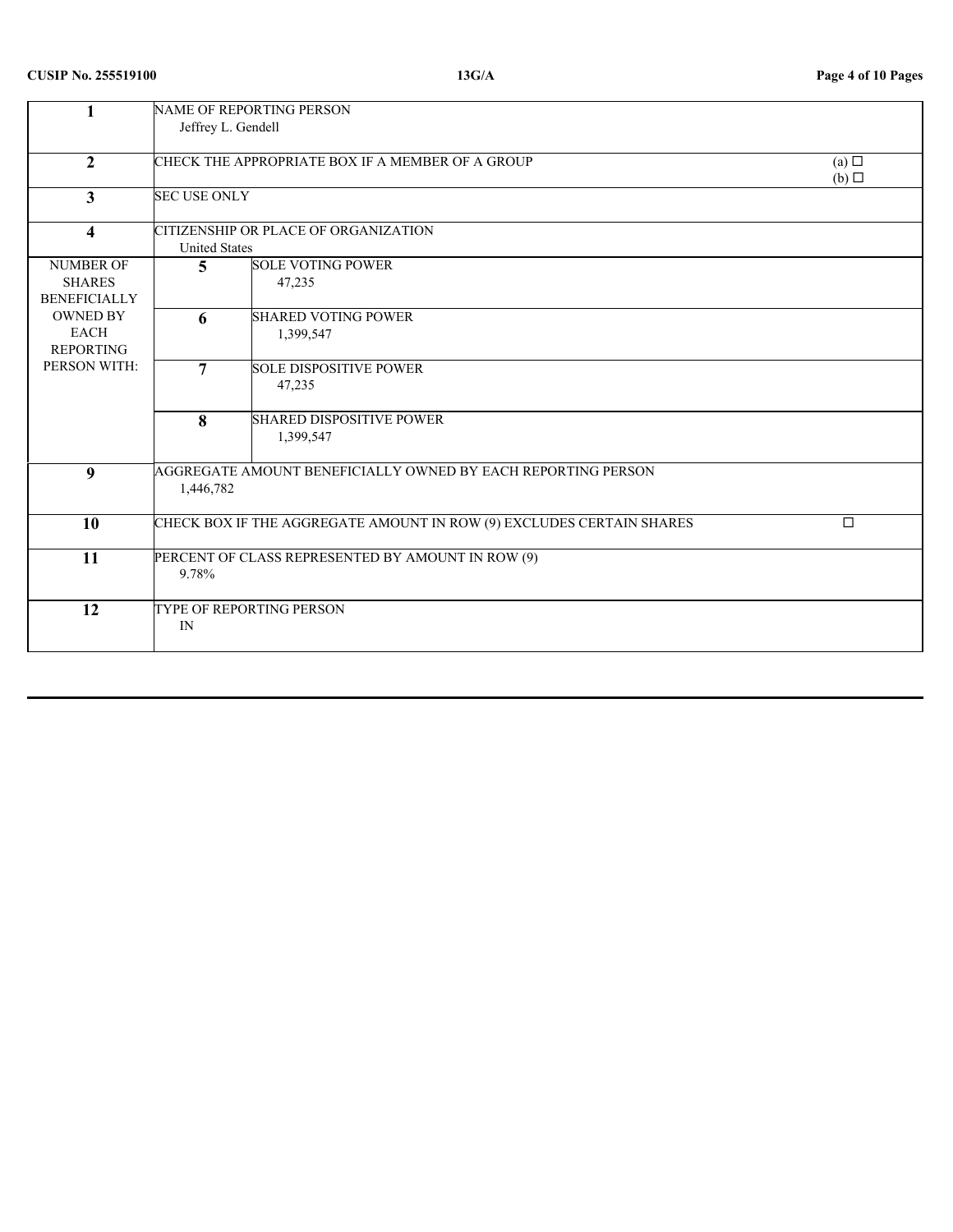| <b>CUSIP No. 255519100</b> | 13G/A                                                                                                                                                                                                             | Page 5 of 10 Pages |
|----------------------------|-------------------------------------------------------------------------------------------------------------------------------------------------------------------------------------------------------------------|--------------------|
| Item $1(a)$ .              | <b>NAME OF ISSUER</b>                                                                                                                                                                                             |                    |
|                            | The name of the issuer is The Dixie Group, Inc. (the "Company").                                                                                                                                                  |                    |
| Item $1(b)$ .              | <b>ADDRESS OF ISSUER'S PRINCIPAL EXECUTIVE OFFICES</b>                                                                                                                                                            |                    |
|                            | The Company's principal executive offices are located at 475 Reed Road, Dalton, Georgia 30720.                                                                                                                    |                    |
| Item $2(a)$ .              | <b>NAME OF PERSON FILING</b>                                                                                                                                                                                      |                    |
|                            | This statement is filed by:                                                                                                                                                                                       |                    |
|                            | Tontine Capital Overseas Master Fund II, LP ("TCOM II"), a limited partnership organized under the laws of the State of<br>(i)<br>Delaware, with respect to the shares of Common Stock directly owned by TCOM II; |                    |
|                            | Tontine Asset Associates, LLC, a limited liability company organized under the laws of the State of Delaware ("TAA"), which<br>(ii)                                                                               |                    |
|                            | serves as general partner of TCOM II, with respect to the shares of Common Stock directly owned by TCOM II; and                                                                                                   |                    |
|                            | Jeffrey L. Gendell, a United States citizen ("Mr. Gendell"), who serves as the Managing Member of TAA, with respect to the<br>(iii)<br>shares of Common Stock owned directly by him and by TCOM II.               |                    |
|                            | The foregoing persons are hereinafter sometimes collectively referred to as the "Reporting Persons." Any disclosures herein with respect                                                                          |                    |
|                            | to persons other than the Reporting Persons are made on information and belief after making inquiry to the appropriate party.                                                                                     |                    |
| Item $2(b)$ .              | ADDRESS OF PRINCIPAL BUSINESS OFFICE OR, IF NONE, RESIDENCE                                                                                                                                                       |                    |
|                            | The address of the business office of each of the Reporting Persons is 1 Sound Shore Drive, Suite 304, Greenwich, CT 06830-7251.                                                                                  |                    |
| Item $2(c)$ .              | <b>CITIZENSHIP</b>                                                                                                                                                                                                |                    |
|                            | See Item $2(a)$ above.                                                                                                                                                                                            |                    |
| Item $2(d)$ .              | <b>TITLE OF CLASS OF SECURITIES</b>                                                                                                                                                                               |                    |
|                            | Common Stock, \$3 Par Value (the "Common Stock").                                                                                                                                                                 |                    |
| Item $2(e)$ .              | <b>CUSIP NUMBER</b>                                                                                                                                                                                               |                    |
|                            | 255519100                                                                                                                                                                                                         |                    |
|                            |                                                                                                                                                                                                                   |                    |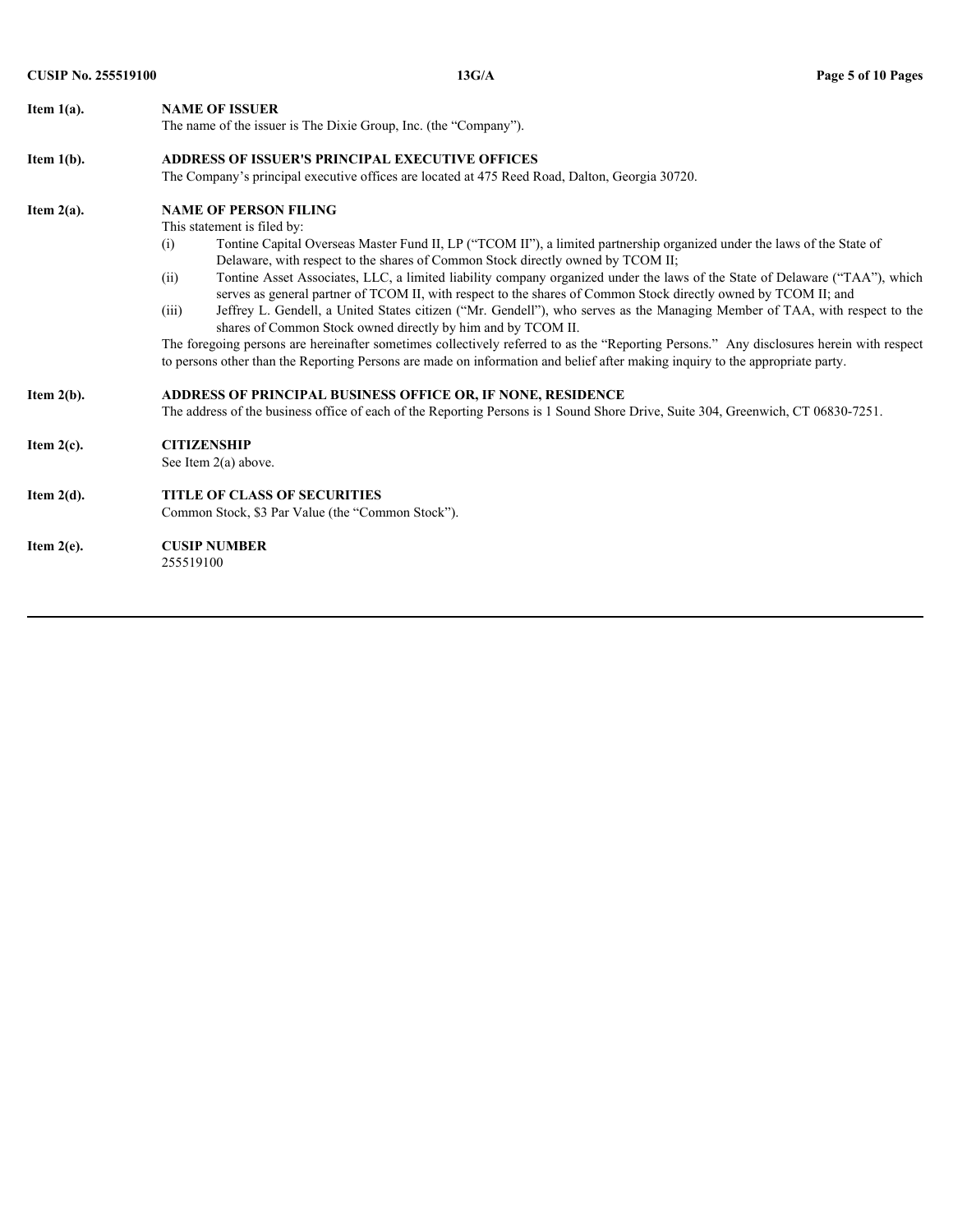| <b>CUSIP No. 255519100</b> | 13G/A | Page 6 of 10 Pages |  |
|----------------------------|-------|--------------------|--|
|                            |       |                    |  |

| <b>CUSIP No. 255519100</b> |     |                     | 13G/A                                                                                                                                  | Page 6 of 10 Pages |
|----------------------------|-----|---------------------|----------------------------------------------------------------------------------------------------------------------------------------|--------------------|
| Item 3.                    |     | <b>FILING IS A:</b> | IF THIS STATEMENT IS FILED PURSUANT TO Rules 13d-1(b), OR 13d-2(b) OR (c), CHECK WHETHER THE PERSON                                    |                    |
|                            | (a) |                     |                                                                                                                                        |                    |
|                            |     | $\Box$              | Broker or dealer registered under Section 15 of the Act;                                                                               |                    |
|                            | (b) | $\Box$              | Bank as defined in Section $3(a)(6)$ of the Act;                                                                                       |                    |
|                            | (c) | $\Box$              | Insurance company as defined in Section $3(a)(19)$ of the Act;                                                                         |                    |
|                            | (d) | $\Box$              | Investment company registered under Section 8 of the Investment Company Act of 1940;                                                   |                    |
|                            | (e) |                     | $\Box$ An investment adviser in accordance with Rule 13d-1(b)(1)(ii)(E);                                                               |                    |
|                            | (f) | $\Box$              | An employee benefit plan or endowment fund in accordance with Rule $13d-1(b)(1)(ii)(F)$ ;                                              |                    |
|                            | (g) | $\Box$              | A parent holding company or control person in accordance with Rule $13d-1(b)(1)(ii)(G)$ ;                                              |                    |
|                            | (h) | $\Box$              | A savings association as defined in Section 3(b) of the Federal Deposit Insurance Act;                                                 |                    |
|                            | (i) | $\Box$              | A church plan that is excluded from the definition of an investment company under Section $3(c)(14)$ of the Investment<br>Company Act; |                    |
|                            | (j) | $\Box$              | A non-U.S. institution in accordance with Rule $13d-1(b)(1)(ii)(J);$                                                                   |                    |
|                            | (k) | $\Box$              | Group, in accordance with Rule $13d-1(b)(1)(ii)(K)$ .                                                                                  |                    |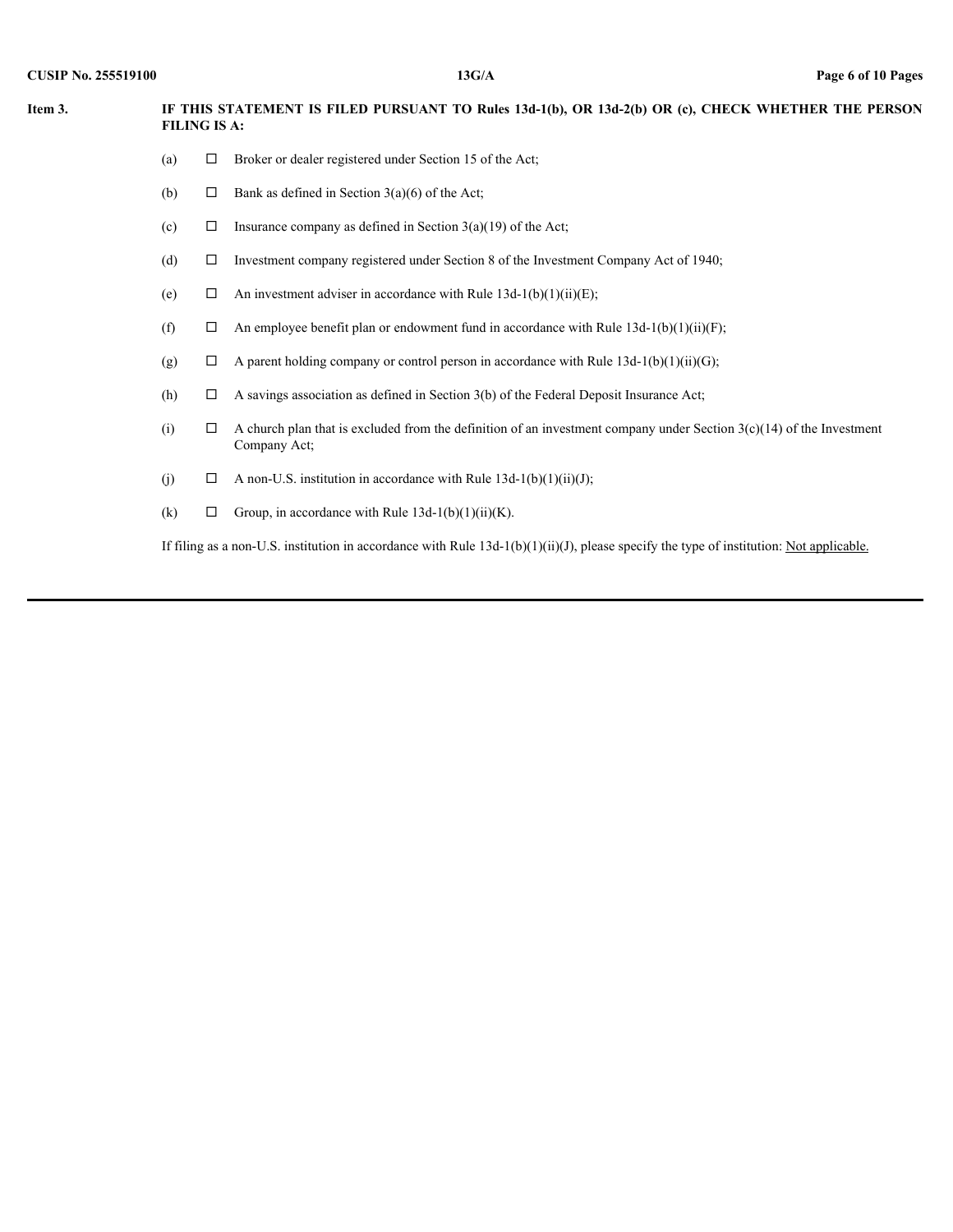| <b>CUSIP No. 255519100</b> |           |                                             | 13G/A                                                                                                                                                                                                                                                                                                                                                                                                                                           | Page 7 of 10 Pages |
|----------------------------|-----------|---------------------------------------------|-------------------------------------------------------------------------------------------------------------------------------------------------------------------------------------------------------------------------------------------------------------------------------------------------------------------------------------------------------------------------------------------------------------------------------------------------|--------------------|
| Item 4.                    |           | <b>OWNERSHIP</b>                            |                                                                                                                                                                                                                                                                                                                                                                                                                                                 |                    |
|                            | А.        | Tontine Asset Associates, LLC<br>(a)<br>(b) | Amount beneficially owned: 1,399,547<br>Percent of class: 9.46%. The percentages used herein and in the rest of this Schedule 13G/A are calculated based upon the<br>14,792,647 shares of Common Stock issued and outstanding as of November 13, 2021, as set forth in the Company's<br>Quarterly Report Form 10-Q for the quarterly period ended September 25, 2021 filed with the Securities and Exchange<br>Commission on November 15, 2021. |                    |
|                            |           | (c)                                         | Sole power to vote or direct the vote: -0-<br>(i)<br>Shared power to vote or direct the vote: 1,399,547<br>(ii)<br>Sole power to dispose or direct the disposition of: -0-<br>(iii)<br>Shared power to dispose or direct the disposition of: 1,399,547<br>(iv)                                                                                                                                                                                  |                    |
|                            | <b>B.</b> |                                             | Tontine Capital Overseas Master Fund II, L.P.                                                                                                                                                                                                                                                                                                                                                                                                   |                    |
|                            |           | (a)<br>(b)<br>(c)                           | Amount beneficially owned: 1,399,547<br>Percent of class: 9.46%.<br>(i) Sole power to vote or direct the vote: -0-<br>(ii)<br>Shared power to vote or direct the vote: 1,399,547<br>Sole power to dispose or direct the disposition of: -0-<br>(iii)<br>Shared power to dispose or direct the disposition of: 1,399,547<br>(iv)                                                                                                                 |                    |
|                            | $C$ .     | Jeffrey L. Gendell<br>(a)<br>(b)<br>(c)     | Amount beneficially owned: 1,446,782<br>Percent of class: 9.78%<br>Sole power to vote or direct the vote: 47,235<br>(i)<br>Shared power to vote or direct the vote: 1,399,547<br>(ii)<br>Sole power to dispose or direct the disposition of: 47,235<br>(iii)<br>Shared power to dispose or direct the disposition of: 1,399,547<br>(iv)                                                                                                         |                    |
|                            |           |                                             | OWNERSHIP OF FIVE PERCENT OR LESS OF A CLASS                                                                                                                                                                                                                                                                                                                                                                                                    |                    |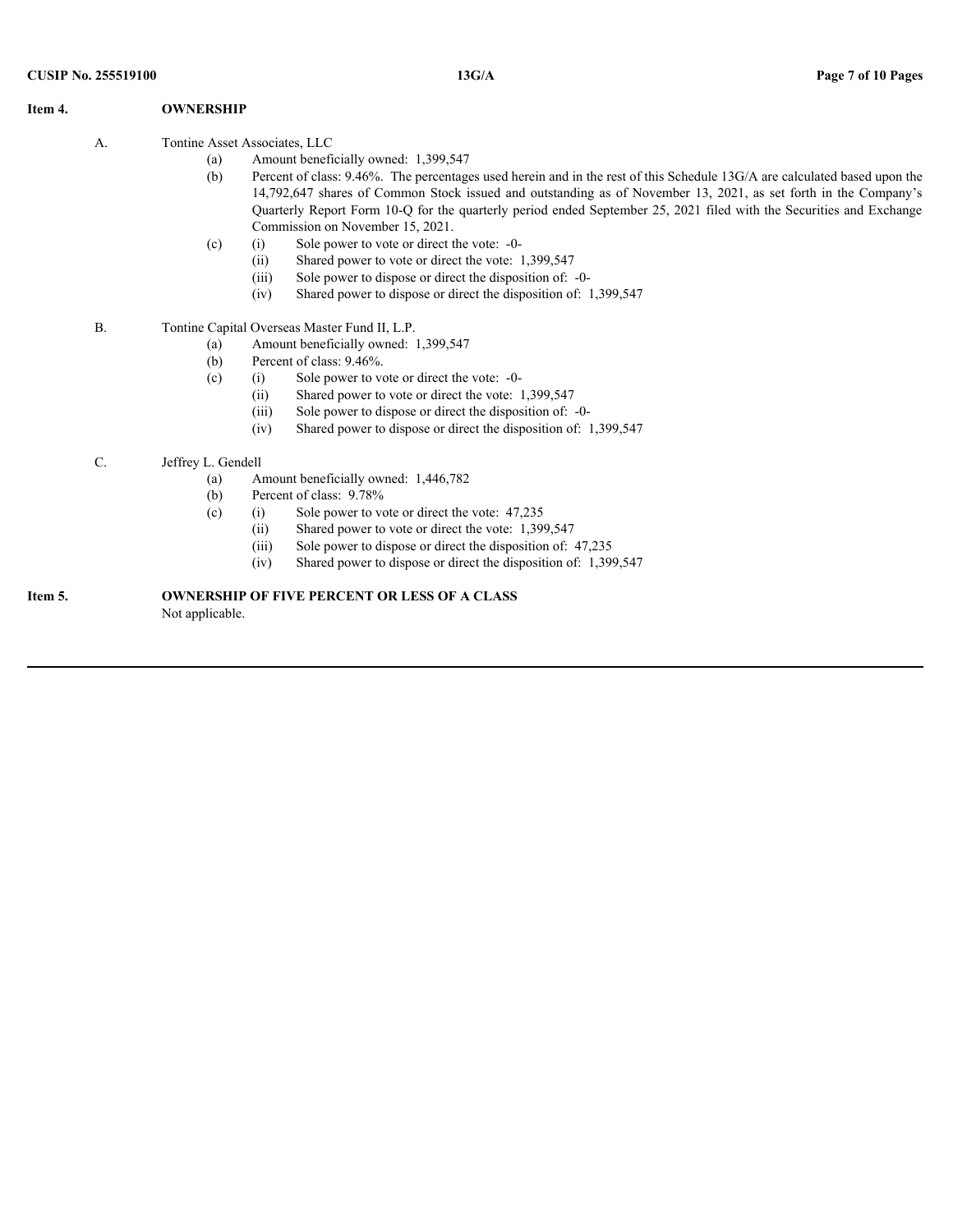| <b>CUSIP No. 255519100</b> | 13G/A                                                                                                                                                                                                                                                                                                                                                                                                                                                                                                             | Page 8 of 10 Pages |
|----------------------------|-------------------------------------------------------------------------------------------------------------------------------------------------------------------------------------------------------------------------------------------------------------------------------------------------------------------------------------------------------------------------------------------------------------------------------------------------------------------------------------------------------------------|--------------------|
| Item 6.                    | <b>OWNERSHIP OF MORE THAN FIVE PERCENT ON BEHALF OF ANOTHER PERSON</b><br>TAA, the general partner of TCOM II, has the power to direct the affairs of TCOM II, including directing the receipt of dividends from or<br>the proceeds from the sale of such shares. Mr. Gendell is the Managing Member of TAA and in that capacity directs its operations.                                                                                                                                                          |                    |
| Item 7.                    | IDENTIFICATION AND CLASSIFICATION OF THE SUBSIDIARY WHICH ACQUIRED THE SECURITY BEING<br>REPORTED ON BY THE PARENT HOLDING COMPANY OR CONTROL PERSON<br>Not applicable.                                                                                                                                                                                                                                                                                                                                           |                    |
| Item 8.                    | <b>IDENTIFICATION AND CLASSIFICATION OF MEMBERS OF THE GROUP</b><br>Not applicable.                                                                                                                                                                                                                                                                                                                                                                                                                               |                    |
| Item 9.                    | <b>NOTICE OF DISSOLUTION OF GROUP</b><br>Not applicable.                                                                                                                                                                                                                                                                                                                                                                                                                                                          |                    |
| Item 10.                   | <b>CERTIFICATION</b>                                                                                                                                                                                                                                                                                                                                                                                                                                                                                              |                    |
|                            | Each of the Reporting Persons hereby makes the following certification:                                                                                                                                                                                                                                                                                                                                                                                                                                           |                    |
|                            | By signing below each Reporting Person certifies that, to the best of his or its knowledge and belief, the securities referred to above were<br>not acquired and are not held for the purpose of or with the effect of changing or influencing the control of the issuer of the securities and<br>were not acquired and are not held in connection with or as a participant in any transaction having that purpose or effect, other than<br>activities solely in connection with a nomination under § 240.14a-11. |                    |
|                            |                                                                                                                                                                                                                                                                                                                                                                                                                                                                                                                   |                    |
|                            |                                                                                                                                                                                                                                                                                                                                                                                                                                                                                                                   |                    |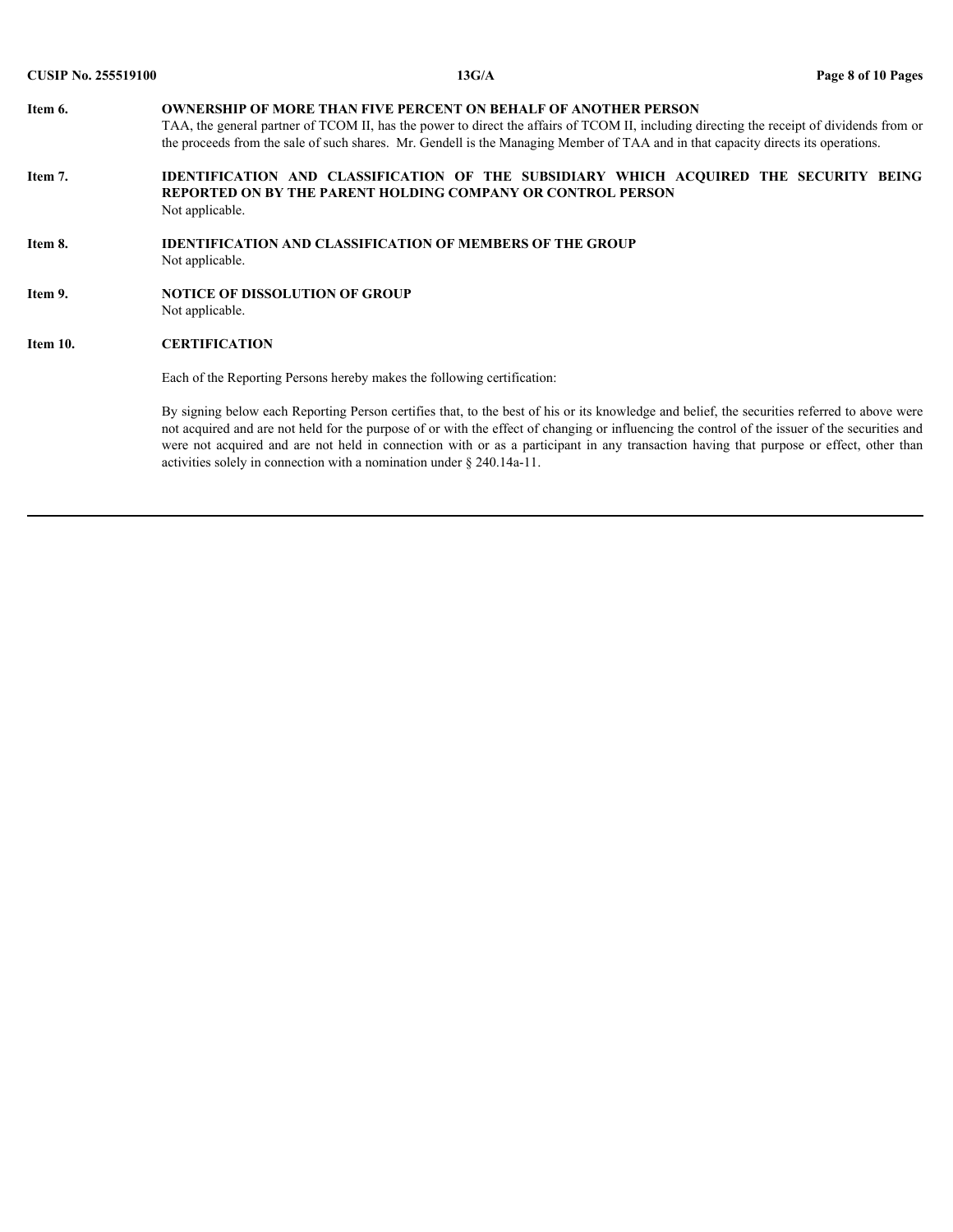#### **SIGNATURES**

After reasonable inquiry and to the best of his or its knowledge and belief, each of the undersigned certifies that the information set forth in this statement is true, complete and correct.

DATE: February 11, 2022

### /s/ Jeffrey L. Gendell

Jeffrey L. Gendell, individually, and as managing member of Tontine Asset Associates, LLC, for itself and as the general partner of Tontine Capital Overseas Master Fund II, L.P.